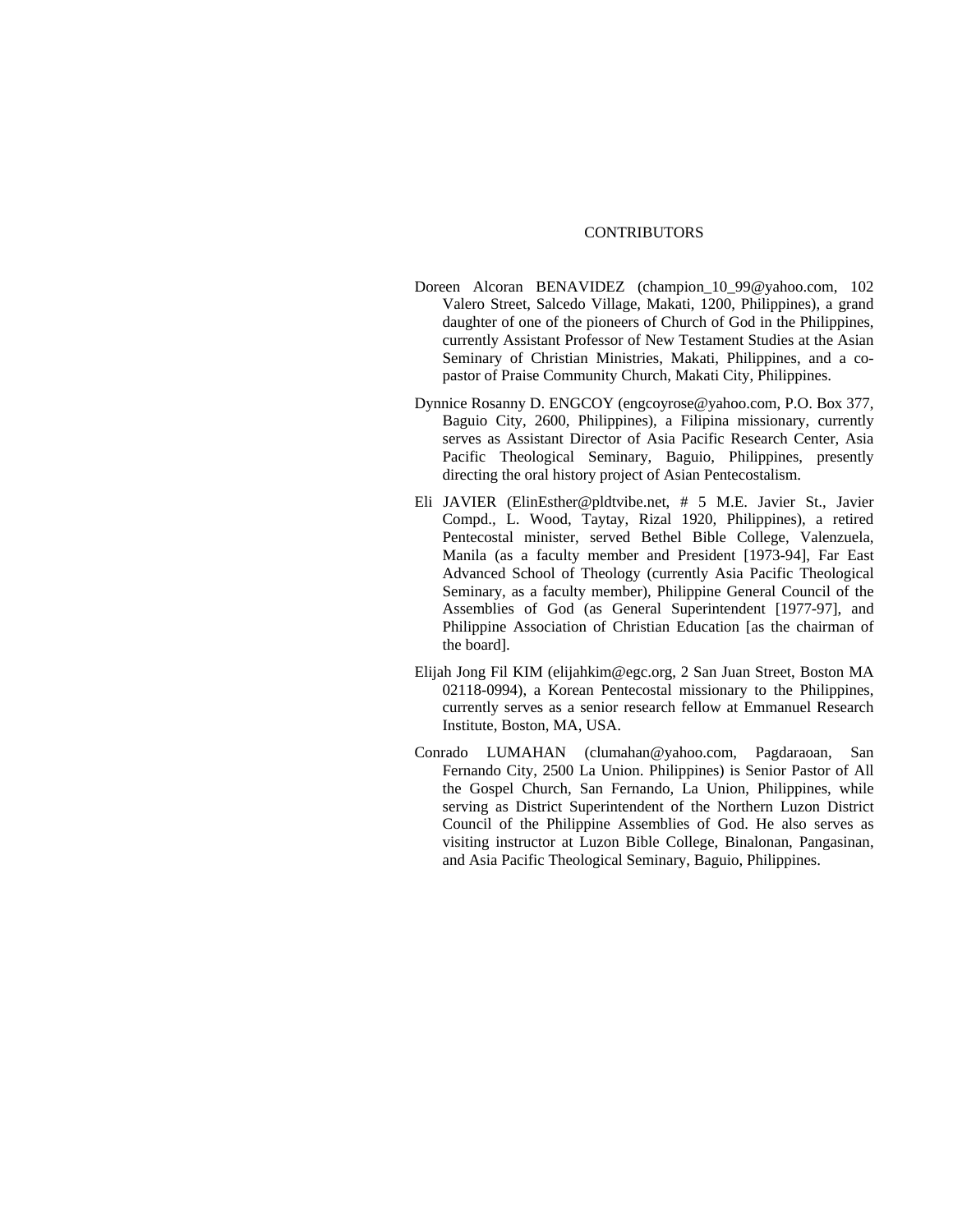- Wonsuk MA [\(wonsuk.ma@apts.edu](mailto:wonsuk.ma@apts.edu), P.O. Box 377, Baguio City 2600, Philippines), a Korean Pentecostal missionary, is Vice President for Academic Affairs at Asia Pacific Theological Seminary, Baguio, Philippines, while teaching Old Testament and Pentecostal Studies. He is an editor of *Asian Journal of Pentecostal Studies*.
- William W. MENZIES (wwmenzies@mchsi.com, 2087 S. Celebration Ave., Springfield, MO 65809, USA) is a retired US Assemblies of God missionary, Chancellor of Asia Pacific Theological Seminary, Baguio, Philippines. He also serves as co-ditor of *Asian Journal of Pentecostal Studies*.
- Trinidad E. SELEKY (1922-1995, M.R.E., D.D.) served as Treasurer and also National Director of the Sunday School Department of the Philippines General Council of the Assemblies of God (1980-1987) and also faculty of the Asia Pacific Theological Seminary (when the school was know as Far East Advanced School of Theology), Baguio, Philippines from 1965 until her retirement in 1987.
- Brian C. STILLER [\(bstiller@tyndale.ca](mailto:bstiller@tyndale.ca)) is President of Tyndale University College and Seminary, Toronto, Canada.
- Joseph L. SUICO [\(joseph.suico@apts.edu](mailto:joseph.suico@apts.edu), P.O. Box 377, Baguio 2600, Philippines), a Filipino Pentecostal minister, serves as Dean of Students at Asia Pacific Theological Seminary, Baguio, Philippines, and also serves as Editor of *Asian Journal of Pentecostal Studies*.